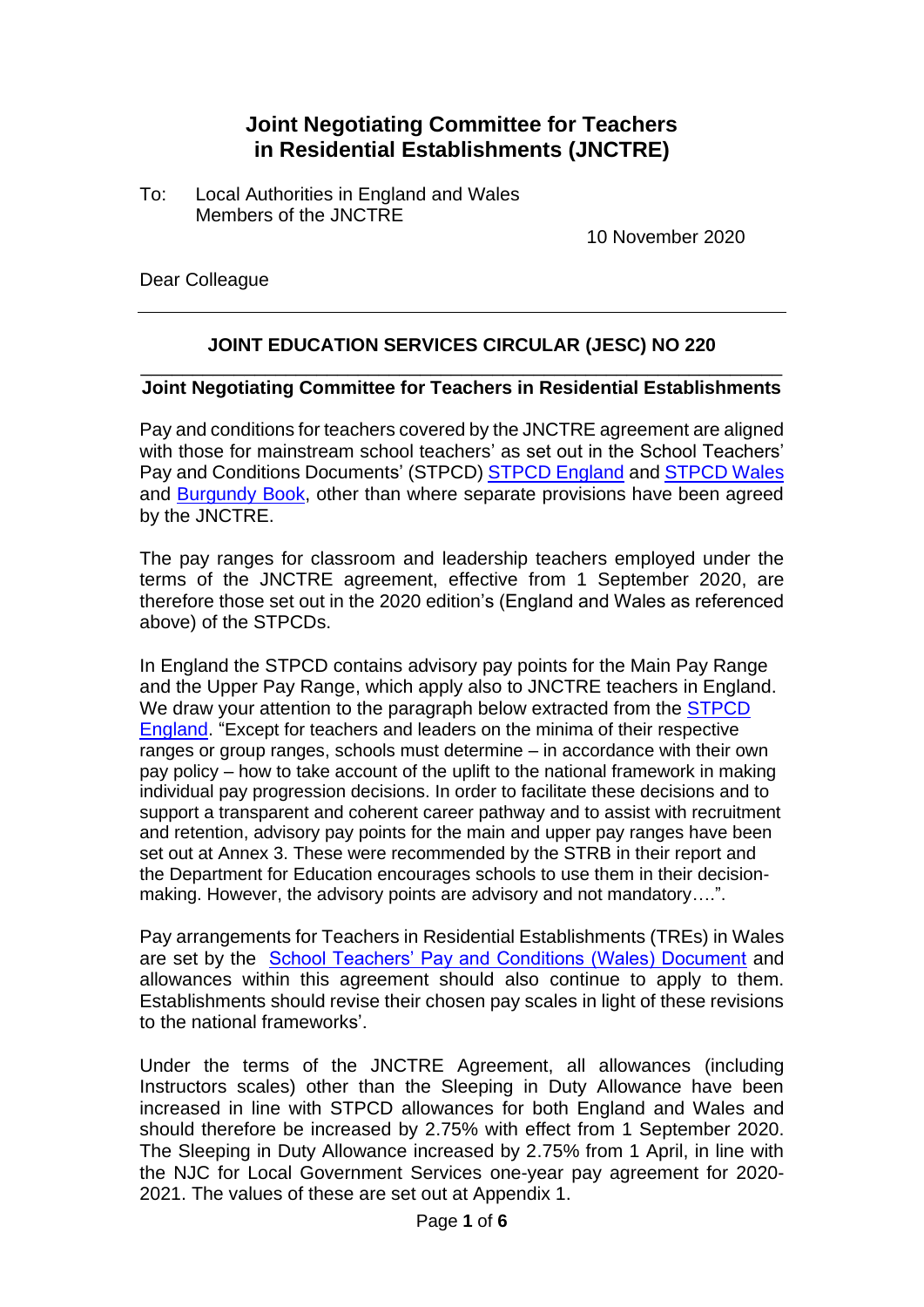Further advice on all matters relating to the JNCTRE agreement is available from the Joint Secretaries. Advice is also available from each of the organisations represented on the JNCTRE for their own members.

Yours sincerely

Kiwad

Sarah Ward Employers' Side Secretary **Employers' Side Secretary:** *Sarah Ward* **Local Government Association, 18 Smith Square, London, SW1P 3HZ Tel 020 7664 3188 Fax 020 7664 3030**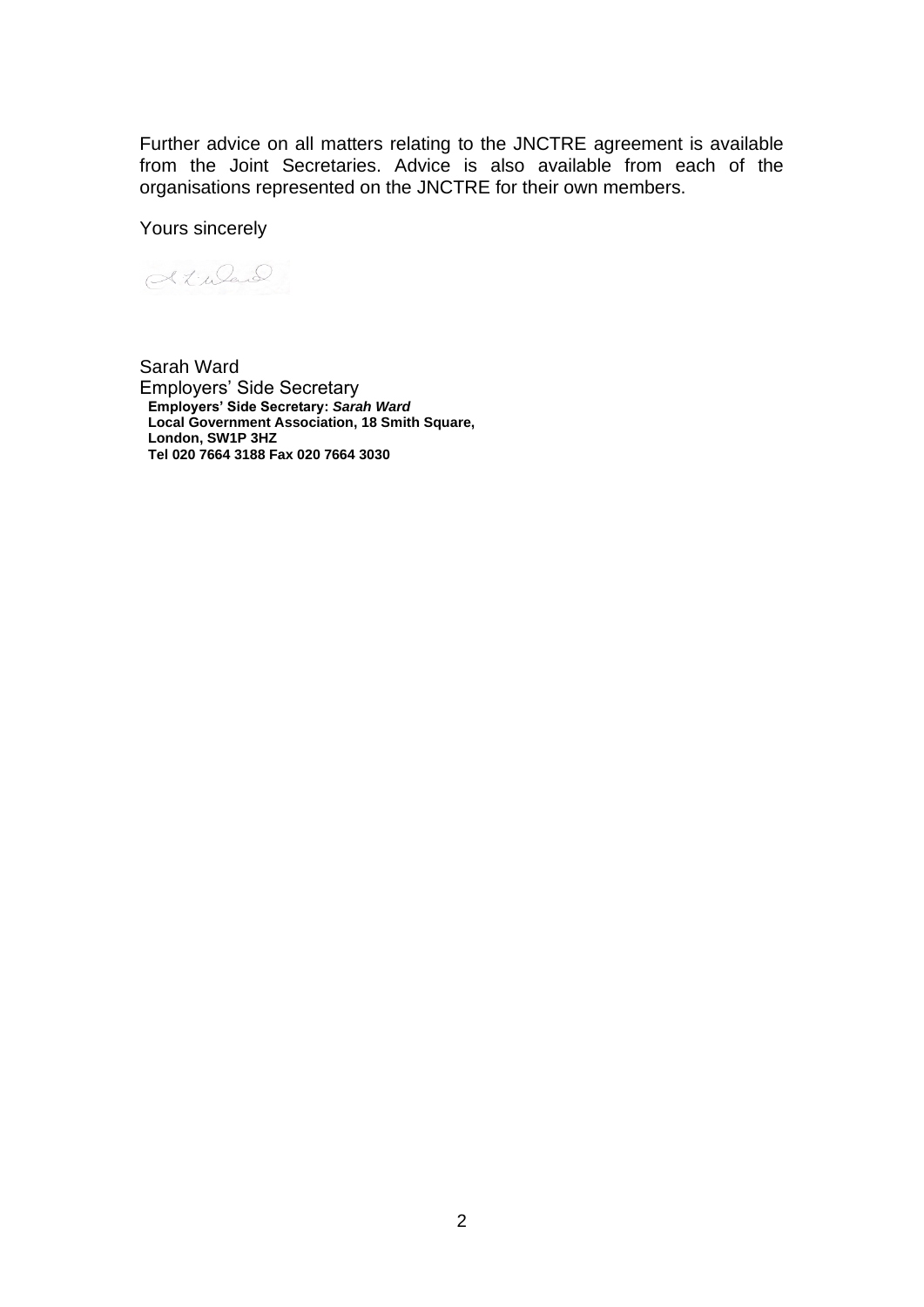#### **Allowances for Teaching Staff in England and Wales Employed in Residential Social Service Establishments 2020/21**

| 1. | EXTRANEOUS DUTY ALLOWANCE                                  | £<br>9160                                                                                                     |
|----|------------------------------------------------------------|---------------------------------------------------------------------------------------------------------------|
| 2. | <b>COMMUNITY HOME ADDITION</b><br>Qualified<br>Unqualified | £<br>5989<br>2358                                                                                             |
| 3. | <b>SLEEPING-IN DUTY ALLOWANCE</b>                          | 2020<br>£                                                                                                     |
|    | A night<br>Disturbance element per hour                    | 37.07<br>20.96                                                                                                |
| 4. | <b>SECURE UNIT ALLOWANCE</b>                               | £<br>2460                                                                                                     |
|    | <b>INSTRUCTORS PAY SCALES</b>                              |                                                                                                               |
| 1. | <b>PAY SCALE FOR INSTRUCTORS</b>                           | £<br>20751<br>21071<br>21485<br>21669<br>22024<br>22420<br>22800<br>23153<br>23566<br>23942<br>24377<br>24751 |
| 2. | <b>PAY SCALE FOR INSTRUCTORS</b><br>- SCALE B              | £<br>22295<br>22578<br>22912<br>23528<br>24133<br>24746<br>25388<br>26025<br>26705                            |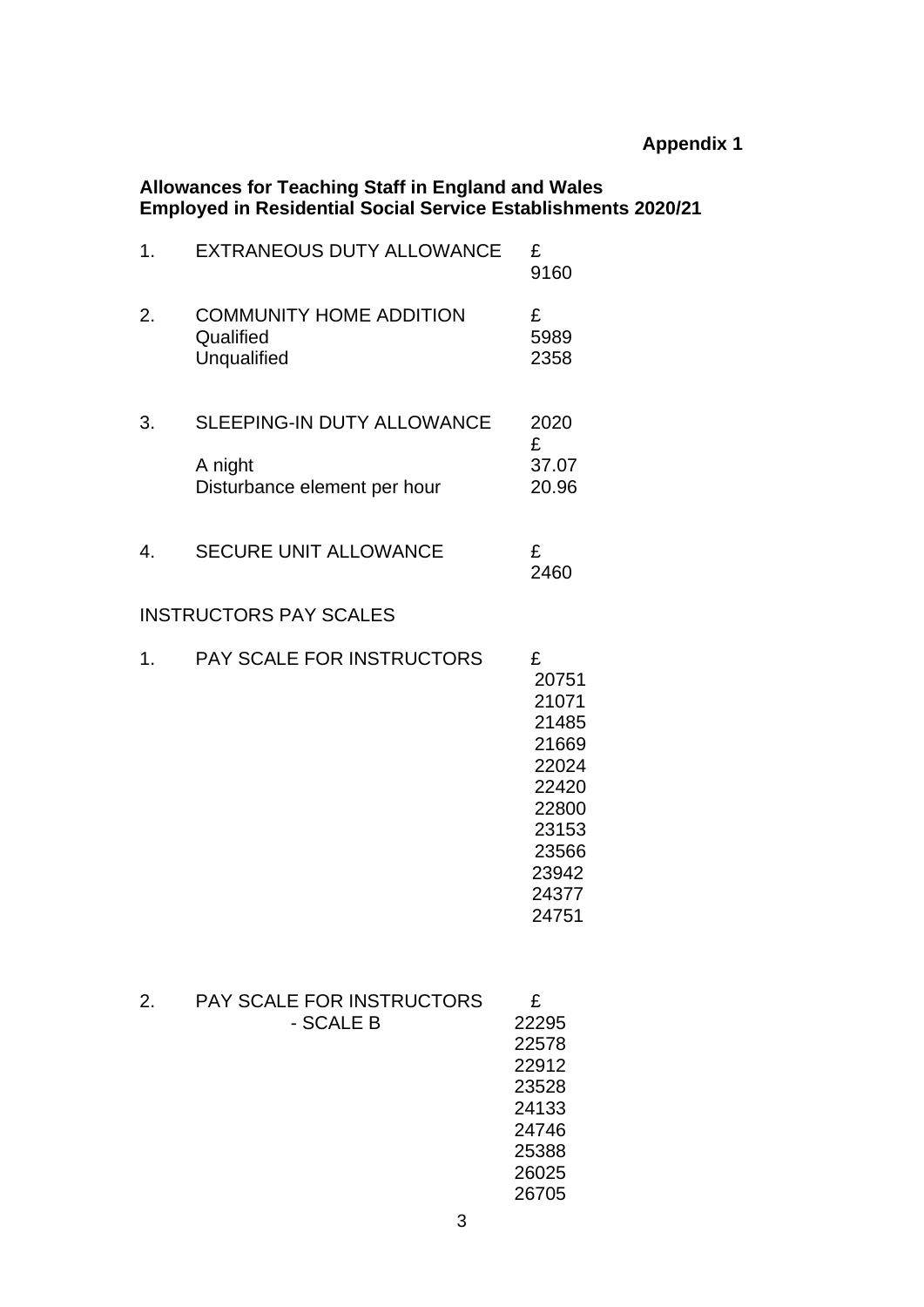| 27307 |
|-------|
| 28077 |
| 28722 |
| 29413 |
| 30151 |
| 30868 |

**Allowances for Teaching Staff Employed in Residential Special Schools**

| 1. | ADDITIONAL DUTY ALLOWANCE               | £<br>9160      |
|----|-----------------------------------------|----------------|
| 2. | <b>SLEEPING-IN DUTY ALLOWANCE</b>       | 2019<br>£      |
|    | A night<br>Disturbance element per hour | 37.07<br>20.96 |

## 3. HEAD, DEPUTY HEAD & ASSISTANT HEAD TEACHERS' ALLOWANCES

Resident Heads

| Group | No. of residential places as percentage of total places |       |                 |          |  |
|-------|---------------------------------------------------------|-------|-----------------|----------|--|
|       | $0 - 20%$                                               |       | 21%-40% 41%-65% | 66%-100% |  |
|       | £                                                       | £     | £               | £        |  |
| 2(s)  | 6587                                                    | 9674  | 14069           | 17996    |  |
| 3(s)  | 7195                                                    | 10263 | 14934           | 18671    |  |
| 4(s)  | 7556                                                    | 11072 | 16110           | 20140    |  |
| 5 and |                                                         |       |                 |          |  |
| above | 7947                                                    | 11653 | 17028           | 21185    |  |

### Non-Resident Heads

| Group | No. of residential places as percentage of total places |         |         |          |
|-------|---------------------------------------------------------|---------|---------|----------|
|       | $0 - 20%$                                               | 21%-40% | 41%-65% | 66%-100% |
|       | £                                                       | £       | £       | £        |
| 2(s)  | 4660                                                    | 6834    | 9939    | 12426    |
| 3(s)  | 5062                                                    | 7428    | 10805   | 13500    |
| 4(s)  | 5575                                                    | 8176    | 11897   | 14871    |
| 5 and |                                                         |         |         |          |
| above | 5849                                                    | 8586    | 12478   | 15591    |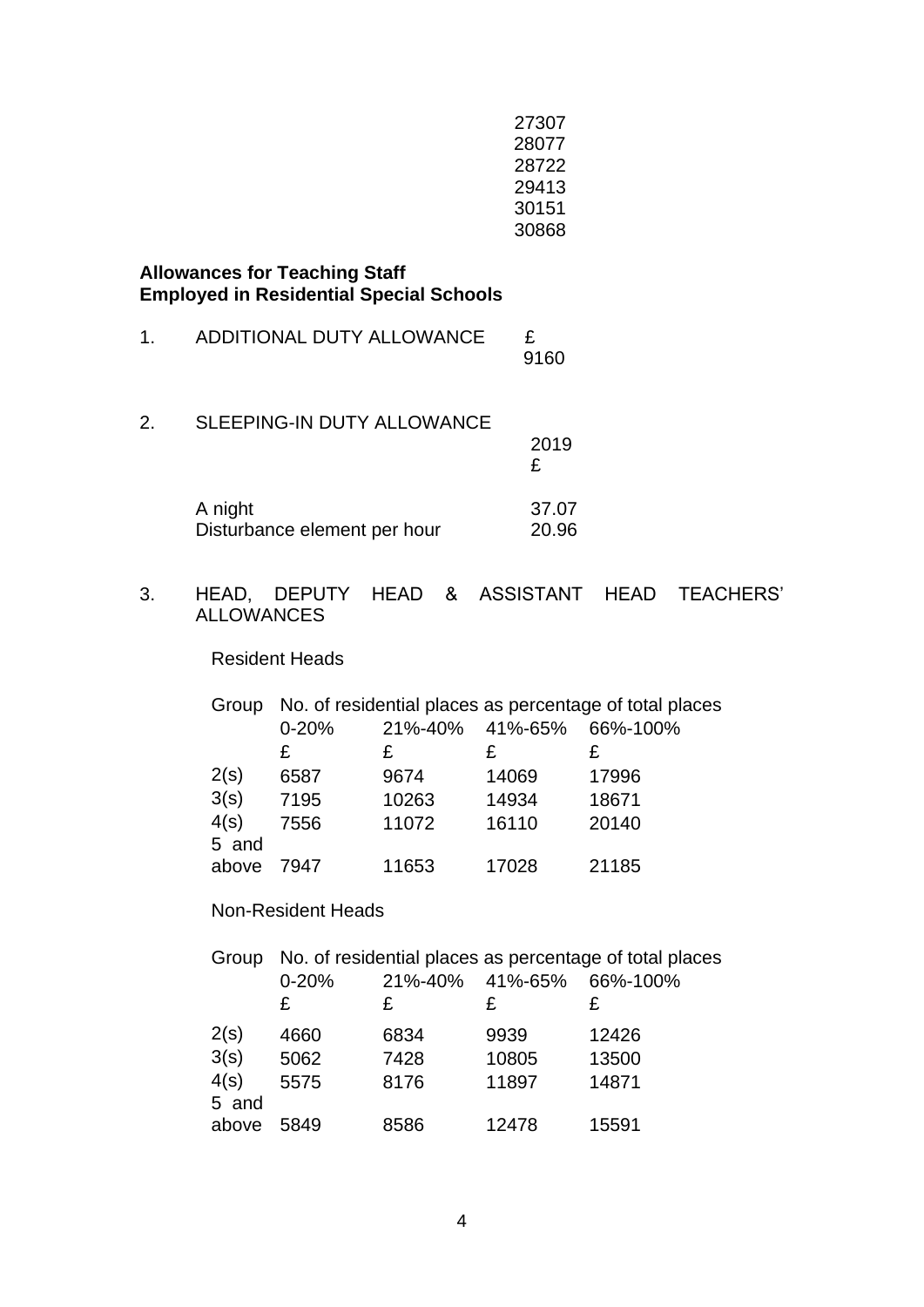# Resident Deputies

| Group | No. of residential places as percentage of total places |         |         |          |  |
|-------|---------------------------------------------------------|---------|---------|----------|--|
|       | $0 - 20%$                                               | 21%-40% | 41%-65% | 66%-100% |  |
|       | £                                                       | £       | £       | £        |  |
| 2(s)  | 5604                                                    | 8059    | 11952   | 14938    |  |
| 3(s)  | 5954                                                    | 8551    | 12696   | 15862    |  |
| 4(s)  | 6292                                                    | 9046    | 13414   | 16770    |  |
| 5 and |                                                         |         |         |          |  |
| above | 6625                                                    | 9706    | 14127   | 17651    |  |

# Non-Resident Deputies

| Group |           | No. of residential places as percentage of total places |         |          |  |
|-------|-----------|---------------------------------------------------------|---------|----------|--|
|       | $0 - 20%$ | 21%-40%                                                 | 41%-65% | 66%-100% |  |
|       | £         | £                                                       | £       | £        |  |
| 2(s)  | 3962      | 5823                                                    | 8455    | 10571    |  |
| 3(s)  | 4311      | 6308                                                    | 9190    | 11198    |  |
| 4(s)  | 4642      | 6812                                                    | 9910    | 12172    |  |
| 5 and |           |                                                         |         |          |  |
| above | 4982      | 7292                                                    | 10613   | 13275    |  |

## Resident Assistant Heads

| Group          | No. of residential places as percentage of total places |      |       |                          |  |
|----------------|---------------------------------------------------------|------|-------|--------------------------|--|
|                | $0 - 20%$                                               |      |       | 21%-40% 41%-65% 66%-100% |  |
|                | £                                                       | £    | £     | £                        |  |
| 2              | 4618                                                    | 6773 | 9856  | 12321                    |  |
| 3              | 4901                                                    | 7182 | 10154 | 13067                    |  |
| $\overline{4}$ | 5292                                                    | 7760 | 11652 | 14095                    |  |
| 5 and          |                                                         |      |       |                          |  |
| above          | 5563                                                    | 8008 | 11920 | 14828                    |  |

### Non-Resident Assistant Heads

| Group | No. of residential places as percentage of total places |         |         |          |  |
|-------|---------------------------------------------------------|---------|---------|----------|--|
|       | $0 - 20%$                                               | 21%-40% | 41%-65% | 66%-100% |  |
|       | £                                                       | £       | £       | £        |  |
| 2     | 3264                                                    | 4786    | 6953    | 8697     |  |
| 3     | 3546                                                    | 5199    | 7563    | 9454     |  |
| 4     | 3906                                                    | 5721    | 8326    | 10405    |  |
| 5 and |                                                         |         |         |          |  |
| above | 4093                                                    | 6008    | 8732    | 10908    |  |